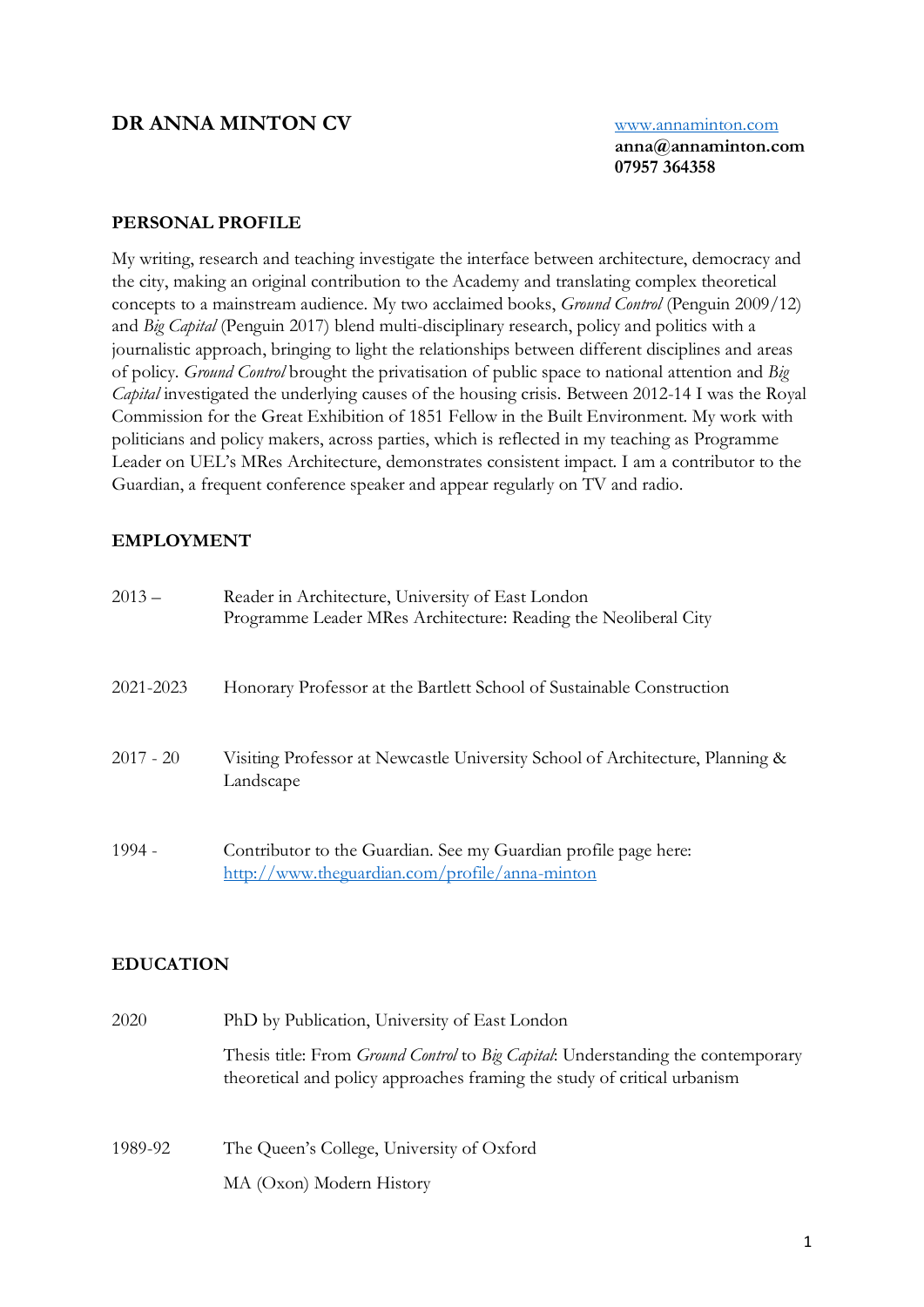#### **SELECTED PUBLICATIONS**

#### **AUTHORED BOOKS**

*Big Capital: Who is London for***?** (2017) Penguin.

*Ground Control: Fear and Happiness in the 21st Century* City (2009/12) Penguin.

# **EDITED BOOKS**

Duman, Alberto, Hancox, Dan, Miles, Malcolm & Minton, Anna (eds) (2018) *Regeneration Songs: Sounds of investment and loss*. Repeater Books.

### **CHAPTERS IN BOOKS**

*The Place of Housing in Modern Life*, in (eds Whitworth, A) (2019). Bridging the Gap between Geography and Social Policy: Towards a spatial social policy. Policy Press.

#### **ARTICLES**

Minton, A. *Building on Big Capital***:** *leaving gentrification behind? Architecture and Culture*, forthcoming 2022

Minton, A. *Policy paralysis and speculative excess: Housing policy post Grenfell*. *The Journal of Architecture*, forthcoming 2022

Minton, A & Watt, P. (2016) *London's Housing Crisis and its Activisms* in *City* 20 (2) Special Feature

Minton, A, Pace, M & Williams H. (2016) *The Housing Crisis: A Visual Essay* in *City* 20 (2) Special Feature

### **REVIEWS**

*The New Enclosure by Brett Christopher, The American Association of Geography Review of Books 2020, Review Symposium*

### **EDITED JOURNALS**

Co-editor of *London's Housing Crisis and its Activisms* (2016) *CITY* 20 (2) Special Feature on the housing crisis.

### **AUTHORED REPORTS:**

*Scaring the living daylights out of people: The local lobby and the failure of democracy* (2013) SpinWatch.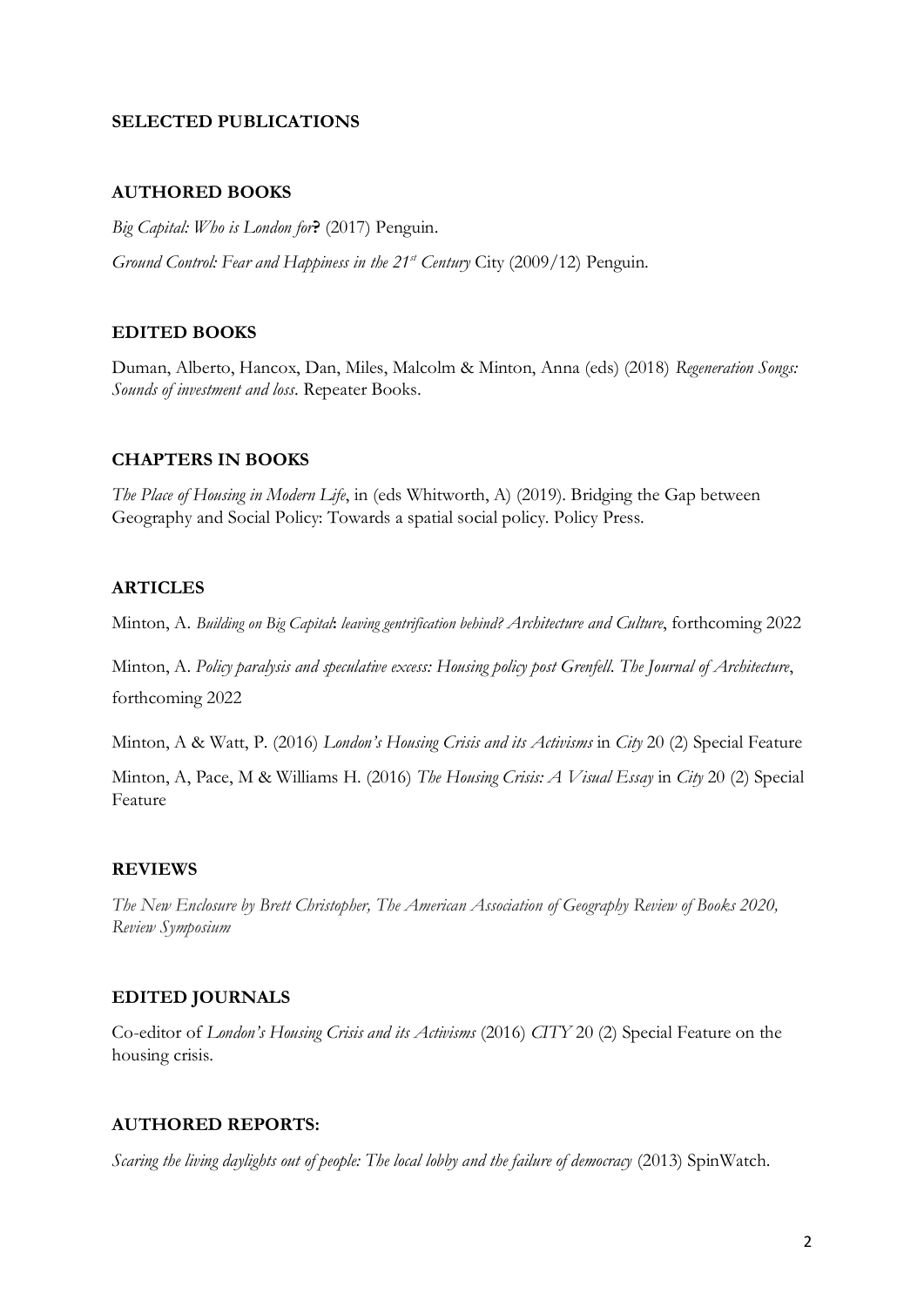*Common Good(s): Redefining the public interest and the common good* (2013) How To Work Together, a collaboration by the Chisenhale Gallery, The Showroom and Studio Voltaire.

*Fortress Britain: High security, insecurity and the challenge of preventing harm* (2013) The New Economics Foundation.

*What Kind of World are we Building? The privatisation of public space* (2006) RICS.

*Generation Squalor, National Inquiry into the Housing Crisis* (2005) Shelter.

*Northern Soul* (2003) RICS & Demos.

*Building Balanced Communities: The US and UK Compared* (2002) RICS.

### **UK and International Lectures**

| <b>July 2021</b> | Keynote at Architectural Association Symposium                                                                                  |
|------------------|---------------------------------------------------------------------------------------------------------------------------------|
| November 2020    | Keynote at Annual International Conference of the Architectural<br>Humanities Research Association                              |
| June 2020        | Urban Vision Manifesto Global Webinar, in discussion with Larry<br>Beasley, former chief planner Vancouver                      |
| February 2020    | In discussion with Leila Farhani, UN Special Rapporteur on Adequate<br>Housing, following UK screening of the film, PUSH        |
| October 2019     | The London Journal, Annual Lecture                                                                                              |
| May 2019         | Organisation for Economic Co-operation and Development Global<br>Forum, Paris, international panel debate on the housing crisis |
| March 2019       | The Design Museum International Women's Day debate on monuments<br>for women                                                    |
| December 2018    | Keynote lecture to Aviva Property Summit, Dublin, Ireland                                                                       |
| November 2018    | Creative Time Summit, Miami, USA                                                                                                |
| October 2018     | Public lecture at Newcastle University School of Architecture, Planning<br>and Landscape                                        |
| June 2018        | Guardian Live Event - Grenfell Tower: One Year On                                                                               |
| February 2018    | London Review Bookshop. In conversation with Richard Sennett                                                                    |
| January 2018     | University of Oxford Sustainable Urban Development Annual lecture                                                               |
| November 2017    | Q&A on the housing crisis with former Labour leader Jeremy Corbyn, on<br>the sixth month anniversary of the Grenfell Fire       |
| April 2017       | Tate Modern panel debate with Wolfgang Tillmans                                                                                 |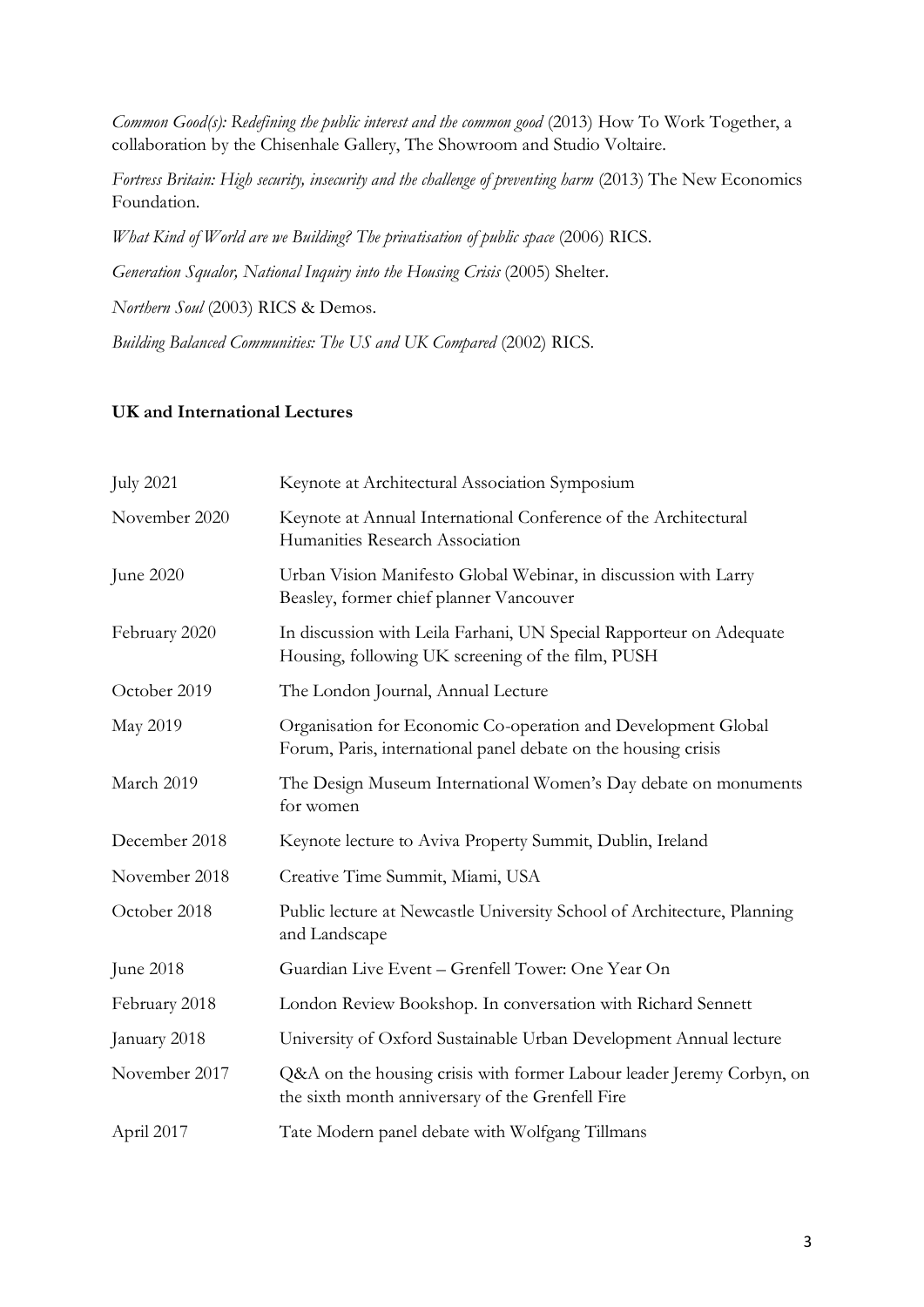May 2016 Keynote at Public Space: Fights & Fictions, an international conference hosted by the Akademie der Kunste & the Goethe Institut

# **PUBLIC ENGAGEMENT & MEDIA**

In July 2021, I was invited to give oral evidence to the House of Lords Built Environment Committee Inquiry on Housing Demand. I have shared a number of platforms with politicians including James Murray, former deputy mayor for housing at the Greater London Authority, now Shadow Financial Secretary to the Treasury and former Shadow Chancellor John McDonnell. I have worked across parties collaborating with Conservative politician Lord Moylan, advisor to Boris Johnson when he was Mayor of London, to provide evidence to the Greater London Authority's strategy on public space. I have given evidence to the Greater London Authority Regeneration Committee and Haringey Council's Housing and Regeneration Scrutiny Panel.

I appear regularly on television and radio and was interviewed on *Newsnight* and *Channel 4 News* in the wake of the Grenfell Fire. I have also appeared on BBC 1's '*The Big Question'*, BBC Radio 4's *Thinking Aloud, Archive on 4,* the *Moral Maze, Four Thought, Woman's Hour, Start the* Week and the *Today Programme.* Both my books were critically acclaimed and reviewed in the mainstream media and in academic journals. Journal reviews for *Big Capital* include the *Architectural Research Quarterly* ("incredibly well researched and argued") and *Housing Studies* ("Anna Minton has a talent for producing highly accessible books on important topics in contemporary urban policy"), alongside *The Observer* ("essential Reading"), the *Financial Times* ("compelling reading") and the *Evening Standard* ("powerful – a call to imagine what is politically possible"). *Ground Control* was subject to a Review Symposium in the journal, *Sociology* ("eloquent and engaging", "so important") and was acclaimed by *The Observer* ("revelatory"), *The Daily Telegraph* ("A vital book"), *The Financial Times* ("A wonderful, timely analysis") and the *Independent* ("Superb").

# **AWARDS**

2018: I was long listed for the 2018 Orwell Prize for Exposing Britain's Social Evils for my research and writing on the housing crisis.

2012-2014: Royal Commission for the Great Exhibition of 1851 Fellow in the Built Environment.  $£30,000$  two-year research grant (current value  $£50,000$ ) which enabled research outputs which fed into *Big Capital*.

# **TEACHING**

I am Programme Leader of UEL's MRes Architecture: Reading the Neoliberal City, a multidisciplinary MRes at UEL which examines policy, politics and academic theory to enable students to reach conclusions about the contemporary city. The course includes modules on critical urbanism, ethical alternatives to the speculative development model and the digital, posthuman city. Collaboration with outside speakers, industry and politicians are a key part of the course, and regular speakers include James Murray, former deputy mayor for housing at the